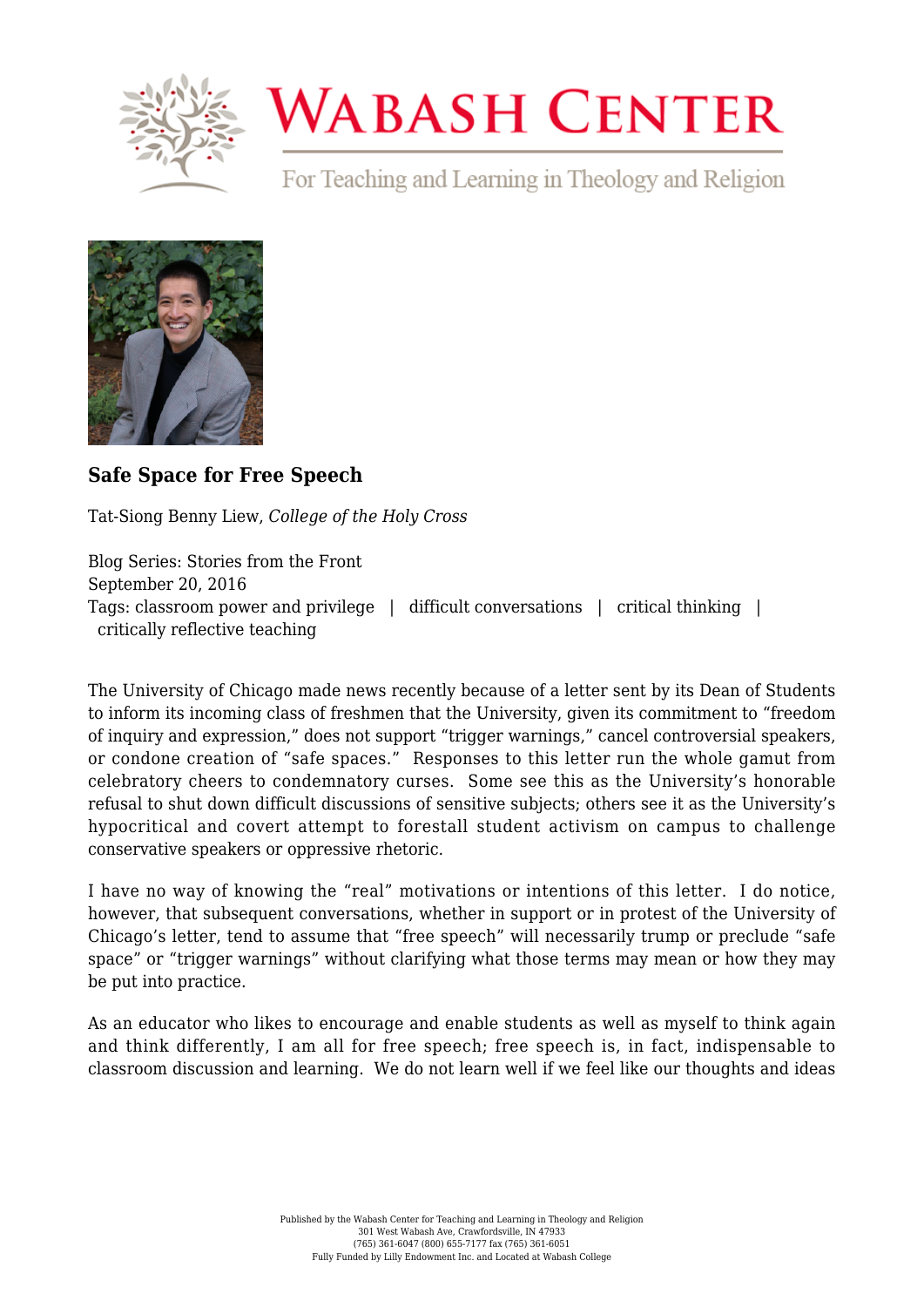are being suppressed; we also cannot learn if we are not allowed to make mistakes. Nobody's commitment to Black Lives Matter, neither mine or any of my student's, should keep white students in my class from articulating their disagreements with or dislike of James Cone's *Black Theology and Black Power*. Similarly, advocates for LGBTQ rights, including myself, cannot silence students who want to push back against Marcella Althaus-Reid's *Indecent Theology*. Every student in my classroom should have the space and time to express their thoughts and views, even if I think they are dead wrong; to deprive students of such is to take away from them an opportunity to hear and learn through feedbacks and responses. We must also not forget that persons from traditionally marginalized groups do make mistakes and can also be misguided in their thinking.

Whether this commitment to free speech and the idea of the classroom being a safe space can coexist depends on what one means by the latter. I cannot guarantee that no one will feel uncomfortable, unsafe, or threatened in my classroom since I cannot control how one feels or deny what someone is feeling. Hearing new ideas that you have not considered before, especially if it contradicts or challenges what you have held dear deep down and for very long, can indeed be very alarming. I have also heard faculty of color and female professors saying that they themselves did not feel safe at times with their students. When students are even allowed to carry guns legally on some campuses, how can I feign the power or ability to keep everybody safe in my class?

I can, however, promise that students in my courses will have a safe space to speak freely, meaning only that they will be able to say what is on their mind and in their heart, including saying, "I am feeling rather threatened!" or "I feel under attack and unsafe right now." This kind of safe space is not one that shields students from being challenged, feeling offended, or experiencing wound or harm; it is, however, one that does not frame "free speech" and "safe space" as mutually exclusive by definition.



Having a safe space to speak freely also does not, in my view and practice, necessarily cancel out the desire or the need for trigger warnings. A person does not have to run over other people verbally just because she or he has something important to say that others may find difficult to hear. I am not able to verify if it is true that persons of color, because of all the discrimination and marginalization, have developed thicker skins than average Whites, I will only say that some experiences, including oppressive and unjust ones, *may* also make someone more sensitive to *other people's* feelings and she *may*